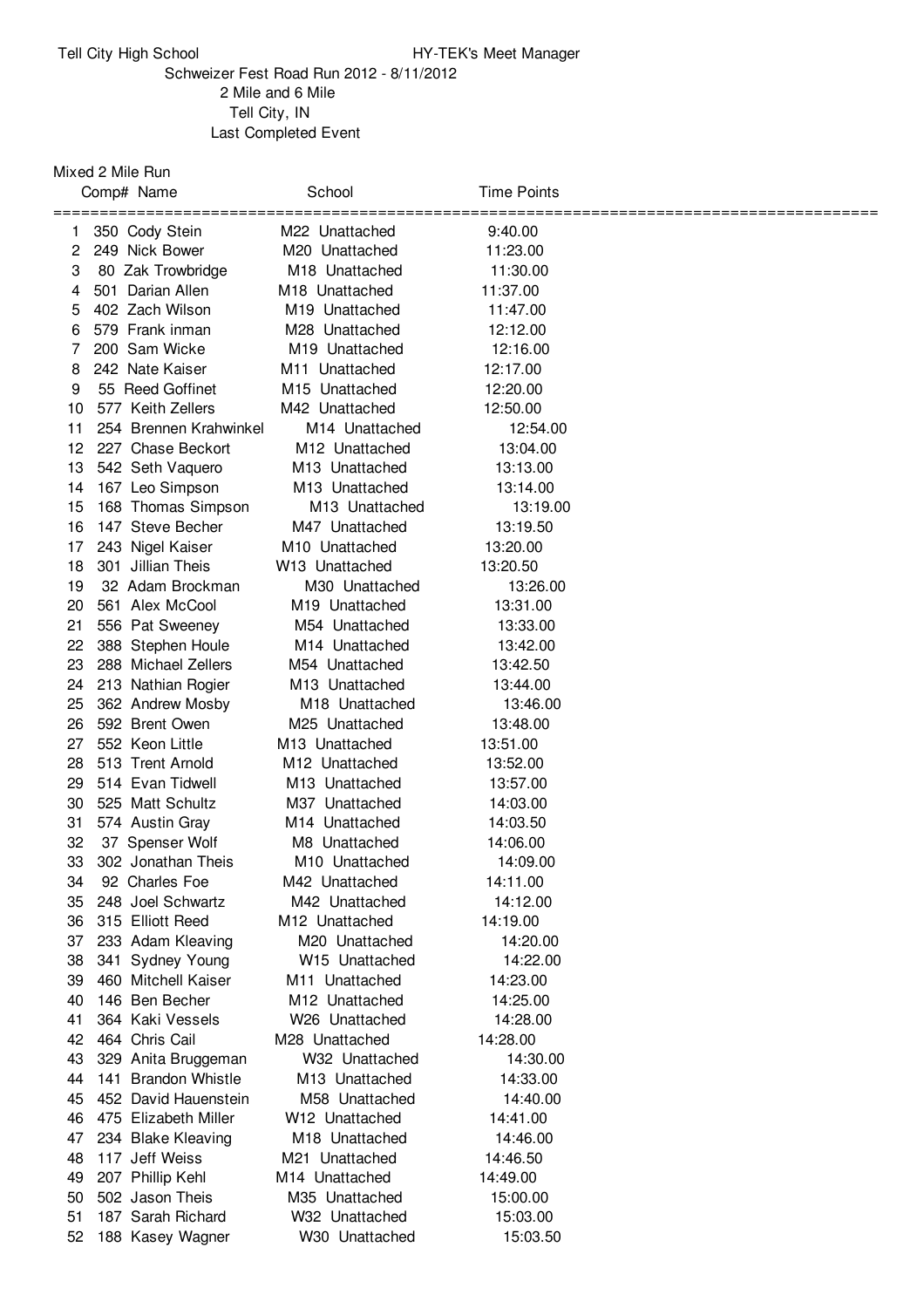371 Andrew Kimball M20 Unattached 15:04.00 189 Ryan Hess M35 Unattached 15:05.00 270 Katie Goffinet W13 Unattached 15:06.00 144 Amber Lindauer W15 Unattached 15:08.00 57 190 Cole Hess M8 Unattached 15:09.00 58 48 Ethan Edwards M9 Unattached 15:11.00 17 Erin Moad W28 Unattached 15:11.50 476 Thomas Morris M26 Unattached 15:12.00 462 Caylyn Peter W11 Unattached 15:14.00 244 Jill Kaiser W8 Unattached 15:17.00 549 Shayla Wigand W15 Unattached 15:17.50 241 Tricia Kaiser W42 Unattached 15:17.75 385 Mason Stephens M13 Unattached 15:22.00 529 Austiin Tyler M13 Unattached 15:26.00 52 Hannah Hubert W14 Unattached 15:27.00 96 Phil Zellers M28 Unattached 15:28.00 482 Taten Arnold M8 Unattached 15:31.00 504 Kevin Sprinkle M40 Unattached 15:31.50 578 Brandon Zellers M21 Unattached 15:32.00 63 Krystal Inman W28 Unattached 15:34.00 422 Kip Krizman M42 Unattached 15:35.00 115 Jennifer Land W40 Unattached 15:36.00 308 Gabe James M8 Unattached 15:39.00 26 Garrett Greenfield M16 Unattached 15:42.00 448 Tyler Hawhee M12 Unattached 15:45.00 305 Ray James M43 Unattached 15:46.00 27 Dana Greenfield M45 Unattached 15:48.00 295 Lori Richey W26 Unattached 15:55.00 325 Aidan McCabe M9 Unattached 15:56.00 82 44 Jared Sabelhaus M30 Unattached 15:57.00 83 77 Spencer Fest M12 Unattached 15:58.00 567 Josh Casebolt M37 Unattached 15:59.00 104 Luke Rasche M31 Unattached 16:01.00 86 138 Kaden Chestnut M9 Unattached 16:04.00 87 137 Jennifer Chestnut W34 Unattached 16:05.00 106 Shane Luttrell M21 Unattached 16:06.00 483 Lloyd Arnold M38 Unattached 16:06.50 346 Ashley Robinson W31 Unattached 16:10.00 208 Elizabeth Kehl W11 Unattached 16:13.00 555 Bryce Wetzel M11 Unattached 16:14.00 186 Sara Brown W20 Unattached 16:17.00 456 Marcus Fortwendel M11 Unattached 16:21.00 95 447 Devon Casebolt M12 Unattached 16:26.00 51 Logan Hubert M12 Unattached 16:31.00 590 nick Lawalin M28 Unattached 16:32.00 98 16 Wendy Freeman W31 Unattached 16:34.00 304 Tara Smith W31 Unattached 16:35.00 211 Eric Rahman M50 Unattached 16:39.00 101 7 Kyla Zellers W21 Unattached 16:45.00 313 Hana Reed W18 Unattached 16:50.00 155 Bryce Peter M11 Unattached 16:51.00 104 372 Douglas Fox M50 Unattached 16:56.00 94 Chris Gillam M43 Unattached 16:58.00 568 Stan Levco M66 Unattached 17:00.00 563 Cheryl Mullis W35 Unattached 17:11.00 204 Alex Kratzer W9 Unattached 17:14.00 91 Milan Minto M11 Unattached 17:14.50 345 Keaton Lloyd M8 Unattached 17:15.00 344 Danny Lloyd M34 Unattached 17:15.50 143 Megan Lindauer W19 Unattached 17:16.00 518 Corey Spalding W13 Unattached 17:17.00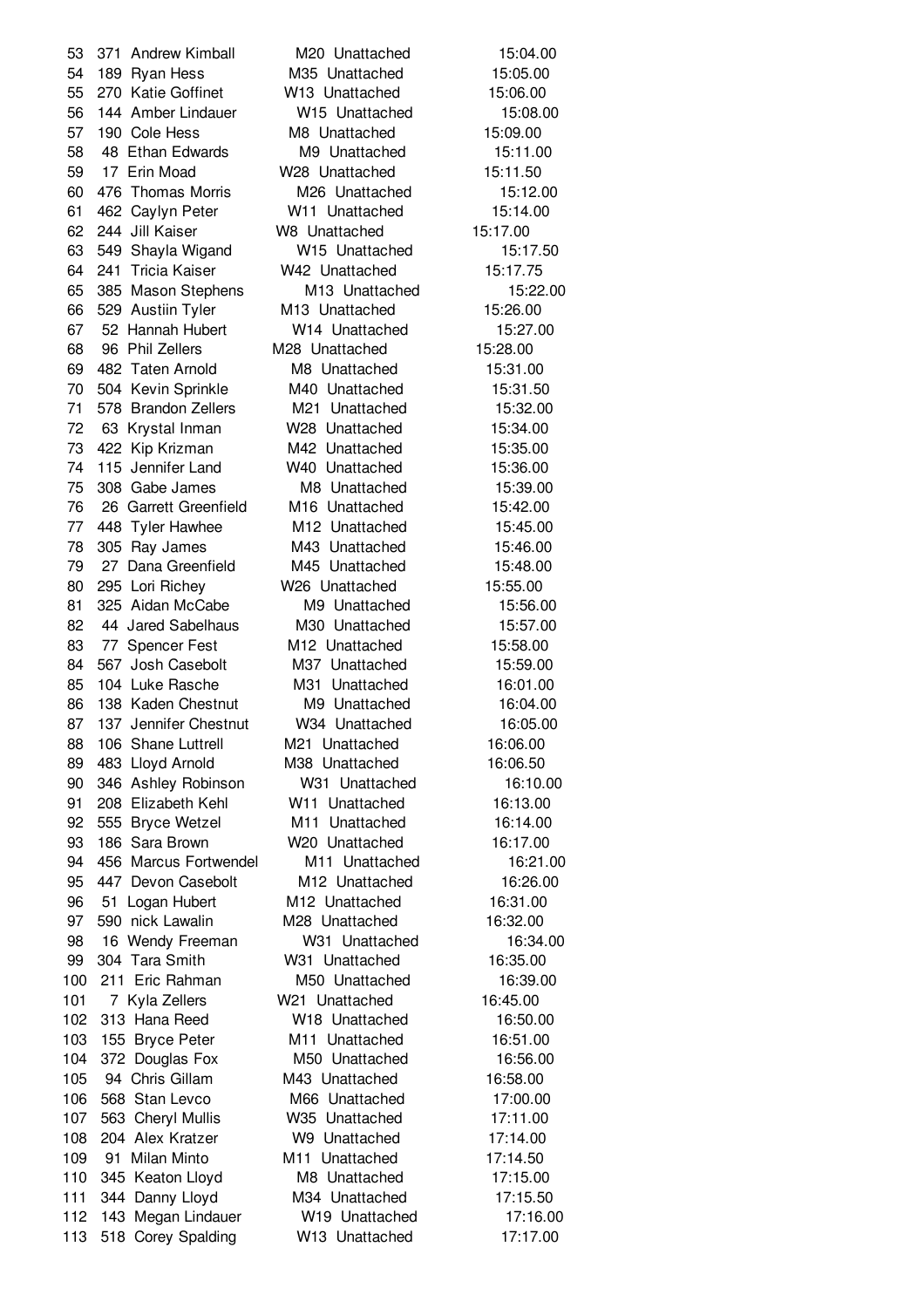154 Kyla Peter W9 Unattached 17:18.00 103 Ashlyn Gehlhausen W17 Unattached 17:19.00 380 Kosha Wetzel W16 Unattached 17:27.00 392 Jalynn Pruitt W13 Unattached 17:29.00 572 Sarah Hess W13 Unattached 17:31.00 60 Diana Green W53 Unattached 17:32.00 53 Donald Sutcliffe M60 Unattached 17:34.00 112 Krystal Lawalin W24 Unattached 17:39.00 122 74 Brayden Lain M7 Unattached 17:40.00 533 Caleb Lain M30 Unattached 17:40.50 220 Morgan Simon W24 Unattached 17:41.00 9 Kathy Pyle W48 Unattached 17:45.00 47 Wyatt Edwards M12 Unattached 17:49.00 119 Cole Johnson M9 Unattached 17:51.00 238 Diana Schaefer W48 Unattached 17:57.00 394 Coy Hammack M8 Unattached 18:00.00 129 Tyla Hoch W39 Unattached 18:05.00 46 Tara Edwards W38 Unattached 18:07.00 551 Riley Collins M12 Unattached 18:08.00 209 Michelle LeClere W44 Unattached 18:09.00 36 Bob Reed M62 Unattached 18:10.00 109 Cindy LaGrange W51 Unattached 18:11.00 507 Amber Gayer W35 Unattached 18:12.00 137 264 Chandler Lacy M13 Unattached 18:12.50 575 Owen Bland M37 Unattached 18:13.00 503 Lisa Sprinkle W37 Unattached 18:16.00 217 Amanda Wagner W19 Unattached 18:19.00 290 Louis Hall M68 Unattached 18:20.00 324 Andrew McCabe M7 Unattached 18:25.00 34 Marcia Finley W42 Unattached 18:26.00 278 Justin Kleemann M21 Unattached 18:27.00 423 Mason Gladish M7 Unattached 18:30.00 289 Abbie Brown W39 Unattached 18:31.00 120 Carol Schwoeppe W45 Unattached 18:31.50 424 Jared Gladish M37 Unattached 18:31.75 541 Steve Conner M40 Unattached 18:34.00 38 Reece Wolf M5 Unattached 18:36.00 65 Peter Brakora M52 Unattached 18:37.00 136 Lee Chestnut M34 Unattached 18:40.00 417 Danielle Naviaux W34 Unattached 18:43.00 76 Jeanie Lain W32 Unattached 18:44.00 163 Kage Kiplinger M12 Unattached 18:45.00 391 Taylor Goffinet W10 Unattached 18:46.00 182 Tomee Sue Bunner W44 Unattached 18:46.50 387 Chloe Carman W11 Unattached 18:47.00 470 Shane Braunecker M9 Unattached 18:47.50 262 Mariah Nix W20 Unattached 18:51.00 152 Hannah Harpenau W16 Unattached 18:51.50 267 Ashley Gengelbach W17 Unattached 18:52.00 318 Brent East M33 Unattached 18:53.00 116 Julie Franchville W44 Unattached 18:58.00 397 Amelia Kiefer W11 Unattached 18:59.00 43 Rachel Sabelhaus W27 Unattached 19:00.00 413 Morgan Minto W18 Unattached 19:00.50 320 Anthony Koch M9 Unattached 19:03.00 516 Angela Young W45 Unattached 19:06.00 95 Tracy Minto M49 Unattached 19:07.00 72 Doug Barnhart M54 Unattached 19:09.00 255 Shelley Mathena W42 Unattached 19:10.00 585 Cameron Crawford M6 Unattached 19:11.00 582 Rodney Crawford M42 Unattached 19:11.50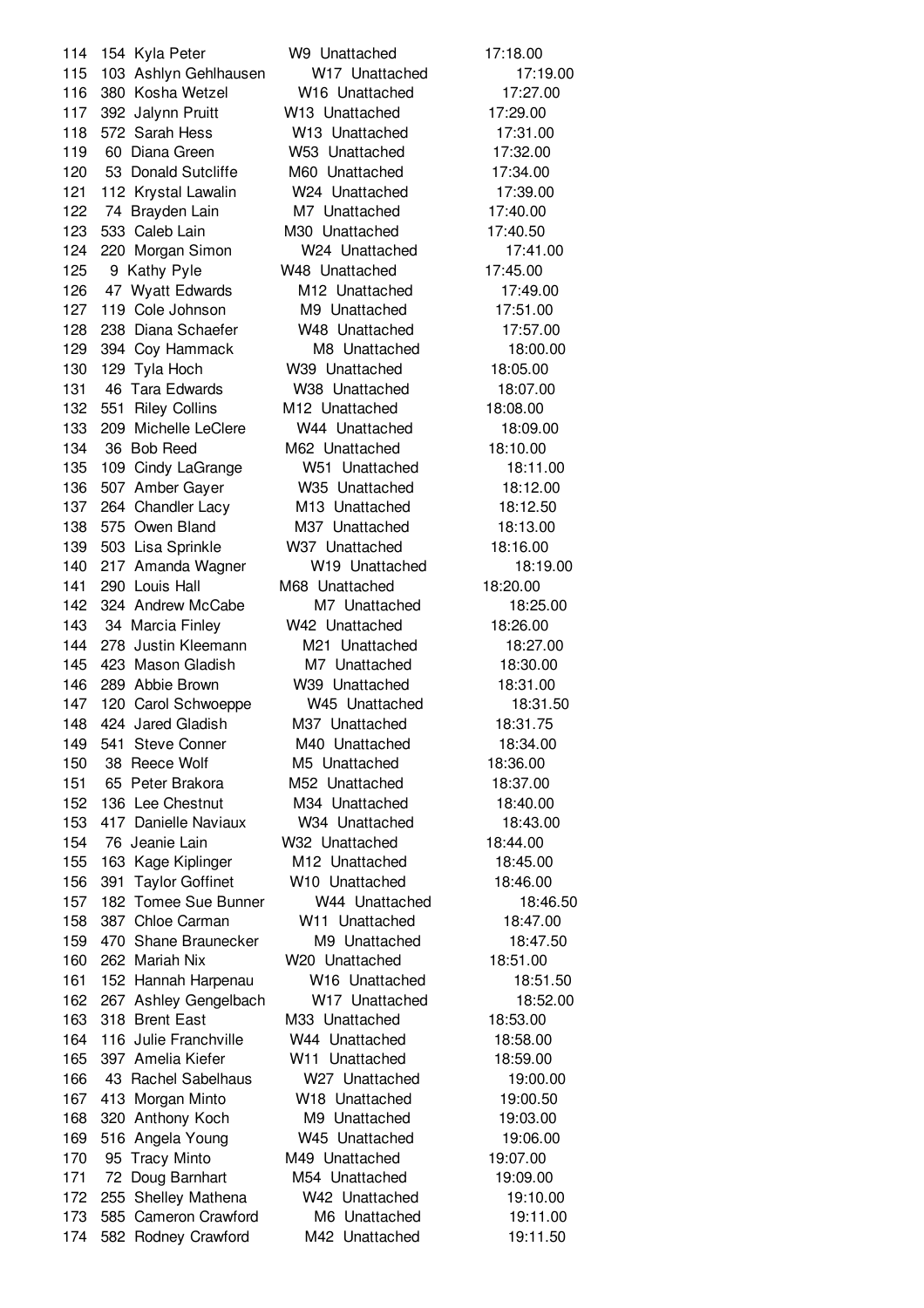10 Marie Schwartz W15 Unattached 19:11.70 450 Taylor James M10 Unattached 19:13.00 132 Phil Wittmer M67 Unattached 19:14.00 478 Angela Oakley W42 Unattached 19:17.00 368 Steve Fortwendel M34 Unattached 19:18.00 203 Al Wicke M53 Unattached 19:19.00 181 107 Jacqueline Gillam W48 Unattached 19:21.00 365 Brad Vessels M50 Unattached 19:22.00 557 Forrest Senior M38 Unattached 19:23.00 340 Emilie Young W39 Unattached 19:23.50 66 Kara Braunecker W38 Unattached 19:24.00 369 Michelle O'Malley W37 Unattached 19:25.00 161 Kathy Sterling W48 Unattached 19:25.50 296 Jennifer Dinkel W18 Unattached 19:26.00 3 Kellie Pfeiffer W46 Unattached 19:34.00 300 Debbie Konerding W43 Unattached 19:41.00 576 Cameron Bland M9 Unattached 19:44.00 58 Amber Shearn W25 Unattached 19:45.00 28 Lisa Jordan W45 Unattached 19:48.00 375 Breanne Walsh W35 Unattached 19:53.00 373 Amy Fox W40 Unattached 19:53.50 395 Kris Hammack W33 Unattached 19:54.00 201 Karmen Oliver W17 Unattached 19:59.00 493 Skylar Parker W14 Unattached 20:07.00 142 Duane Whistle M48 Unattached 20:08.00 322 Barbara McCabe W45 Unattached 20:11.00 201 398 Ross Wilgus M9 Unattached 20:13.00 57 Andrew Ettensohn M11 Unattached 20:15.00 351 Neal Hollinden M10 Unattached 20:16.00 50 Stan Hubert M37 Unattached 20:17.00 471 Corey Braunecker M9 Unattached 20:17.50 444 Cheryl Hawhee W40 Unattached 20:20.00 5 Mary Bolin W37 Unattached 20:28.00 13 Denny Graves M58 Unattached 20:32.00 240 Cain Hohne M11 Unattached 20:36.00 415 TJ Hall M20 Unattached 20:39.00 416 Kelsie Bland W19 Unattached 20:40.00 108 Lesley Hubert W37 Unattached 20:41.00 358 Corbin Haughee M6 Unattached 20:42.00 558 Ashley Brown W22 Unattached 20:42.50 360 Marty Haughee M44 Unattached 20:43.00 359 Dana Haughee W39 Unattached 20:43.50 20 Lisa Miller W37 Unattached 20:44.00 239 Jennifer Hohne W40 Unattached 20:45.00 530 David Gelarden M64 Unattached 20:45.50 307 Garrett James M11 Unattached 20:47.00 306 Melissa James W42 Unattached 20:48.00 273 Michelle McFarling W36 Unattached 20:49.00 591 Allison Lawalin W27 Unattached 20:49.50 193 Jennifer Schaad W35 Unattached 20:51.00 261 Diane Nix W48 Unattached 20:55.00 528 Renae Lawson W33 Unattached 20:55.50 231 Nikki Meunier W26 Unattached 21:07.00 527 Patrick Lawson M10 Unattached 21:12.00 14 Brenda Graves W57 Unattached 21:13.00 326 Shannon Wilkinson W31 Unattached 21:13.50 409 Kathy Kinnett W60 Unattached 21:16.00 263 Jill Lacy W42 Unattached 21:28.00 35 Sherry McGary W54 Unattached 21:35.00 90 Bob Spinkle M55 Unattached 21:36.00 259 Samantha Ballman W22 Unattached 21:40.00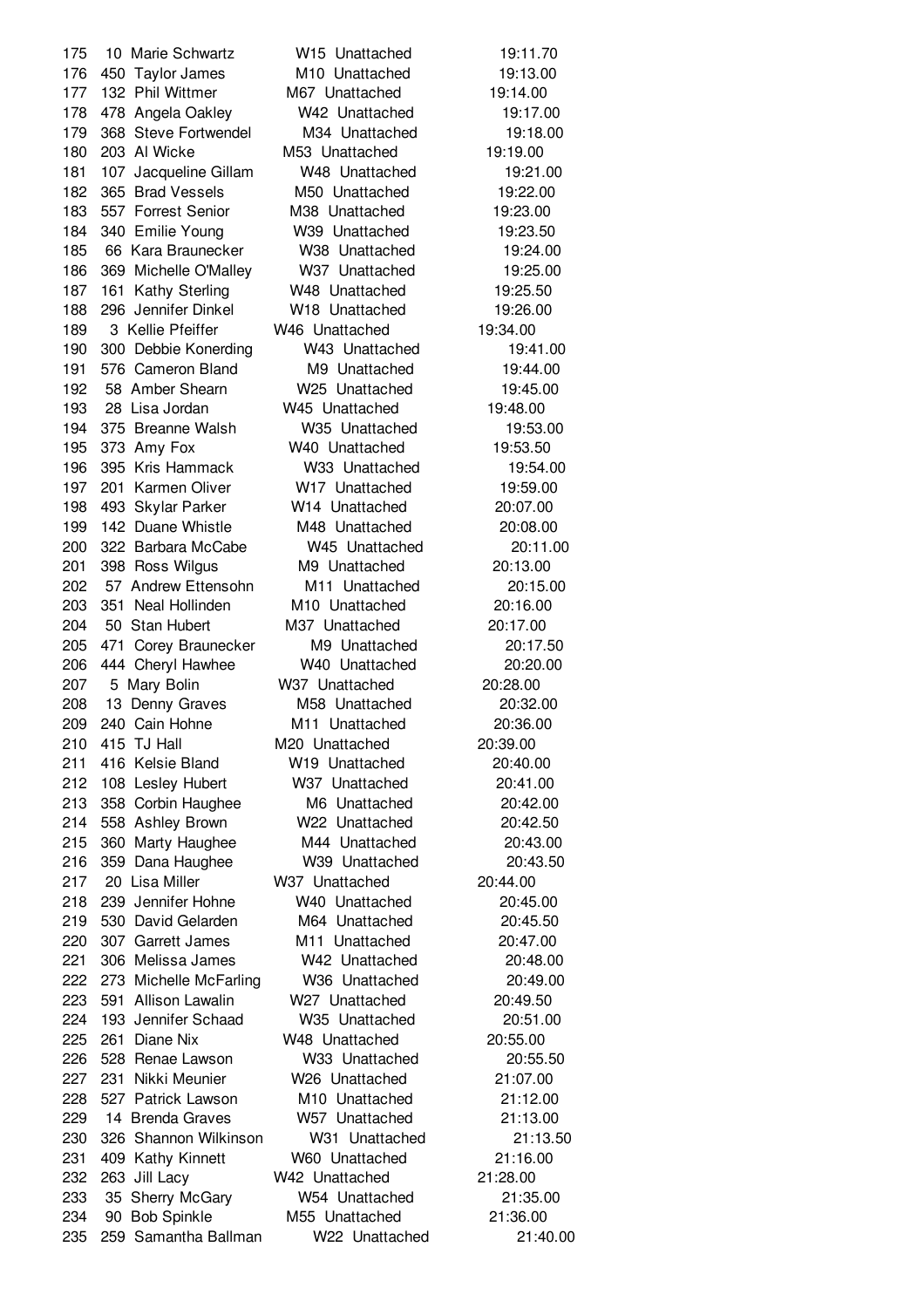194 Tyler Rainey M25 Unattached 21:56.00 195 Breanne Sollman W24 Unattached 21:58.00 260 Jessica Ballman W19 Unattached 21:58.50 412 Brandi Glenn W29 Unattached 22:01.00 330 Ava Hilgenhold W10 Unattached 22:03.00 148 Barbara Oost W56 Unattached 22:08.00 176 Shelley Stephens W48 Unattached 22:09.00 571 Sara Rogier W33 Unattached 22:10.00 269 Sydney Goffinet W15 Unattached 22:12.00 390 Cole Stiff M6 Unattached 22:14.00 407 Paige Werner W34 Unattached 22:14.50 271 Taylor McFarling W16 Unattached 22:15.00 272 Lexi McFarling W13 Unattached 22:16.00 386 Drevan O'Brien M7 Unattached 22:17.00 539 Matthew Conner M12 Unattached 22:17.50 164 Kelly Kiplinger W41 Unattached 22:24.00 257 Natalie Block W25 Unattached 22:27.00 291 Jamie Ball W33 Unattached 22:28.00 177 Trina Ogle W43 Unattached 22:34.00 118 Vanessa Johnson W38 Unattached 22:36.00 545 Zach Gasaway M13 Unattached 22:37.00 550 Roman Collins W48 Unattached 22:39.00 212 Michelle Duncan W41 Unattached 22:40.00 210 Lynda Turner W63 Unattached 22:40.50 584 Misty Ludwig W38 Unattached 22:41.00 331 Angela Hilgenhold W41 Unattached 22:44.00 317 Rachel East W30 Unattached 22:45.00 540 Natalie Conner W10 Unattached 22:45.50 517 Michaeline Joiner W44 Unattached 22:47.00 383 Bryce Stephens M9 Unattached 22:47.50 205 Kristel Hess W31 Unattached 22:48.00 446 Jayden Casebolt W9 Unattached 22:48.50 173 Kali Lehmkuhler W8 Unattached 22:52.00 93 Sherry Barnhart W55 Unattached 22:56.00 276 Victoria Weatherholt W8 Unattached 22:59.00 29 Danielle Kritley W34 Unattached 23:02.00 121 Glenn Niehaus M52 Unattached 23:03.00 293 Mary Jo Borders W58 Unattached 23:04.00 479 Peggy Clark W52 Unattached 23:05.00 172 Shannon Lehmkuhler W40 Unattached 23:08.00 283 Laura Kessans W31 Unattached 23:16.00 573 Amy Weatherholt W29 Unattached 23:16.50 292 Bill Borders M58 Unattached 23:17.00 554 Kyndall Jordan W9 Unattached 23:18.00 354 Joel Gonzalez M47 Unattached 23:19.00 253 Jonathan Gonzalez M26 Unattached 23:28.00 122 Doris Niehaus W51 Unattached 23:28.50 151 Mike Hagan M46 Unattached 23:34.00 153 Teri Harpenau W46 Unattached 23:49.00 381 Valery Brahm W42 Unattached 23:49.50 497 Shannon Sprinkle W34 Unattached 23:50.00 382 Michelle Stephens W31 Unattached 23:52.00 384 Chase Stephens M5 Unattached 23:53.00 67 Michelle Newby W36 Unattached 23:54.00 445 Sonia Casebolt W38 Unattached 23:56.00 367 Bill Gladish M62 Unattached 23:57.00 252 Jennifer Simpson W28 Unattached 23:57.00 281 Jennifer Scherzinger W33 Unattached 24:10.00 282 Kelly Perryman W31 Unattached 24:13.00 113 Vicki Schneider W52 Unattached 24:27.00 355 Beth Hubert W26 Unattached 24:27.50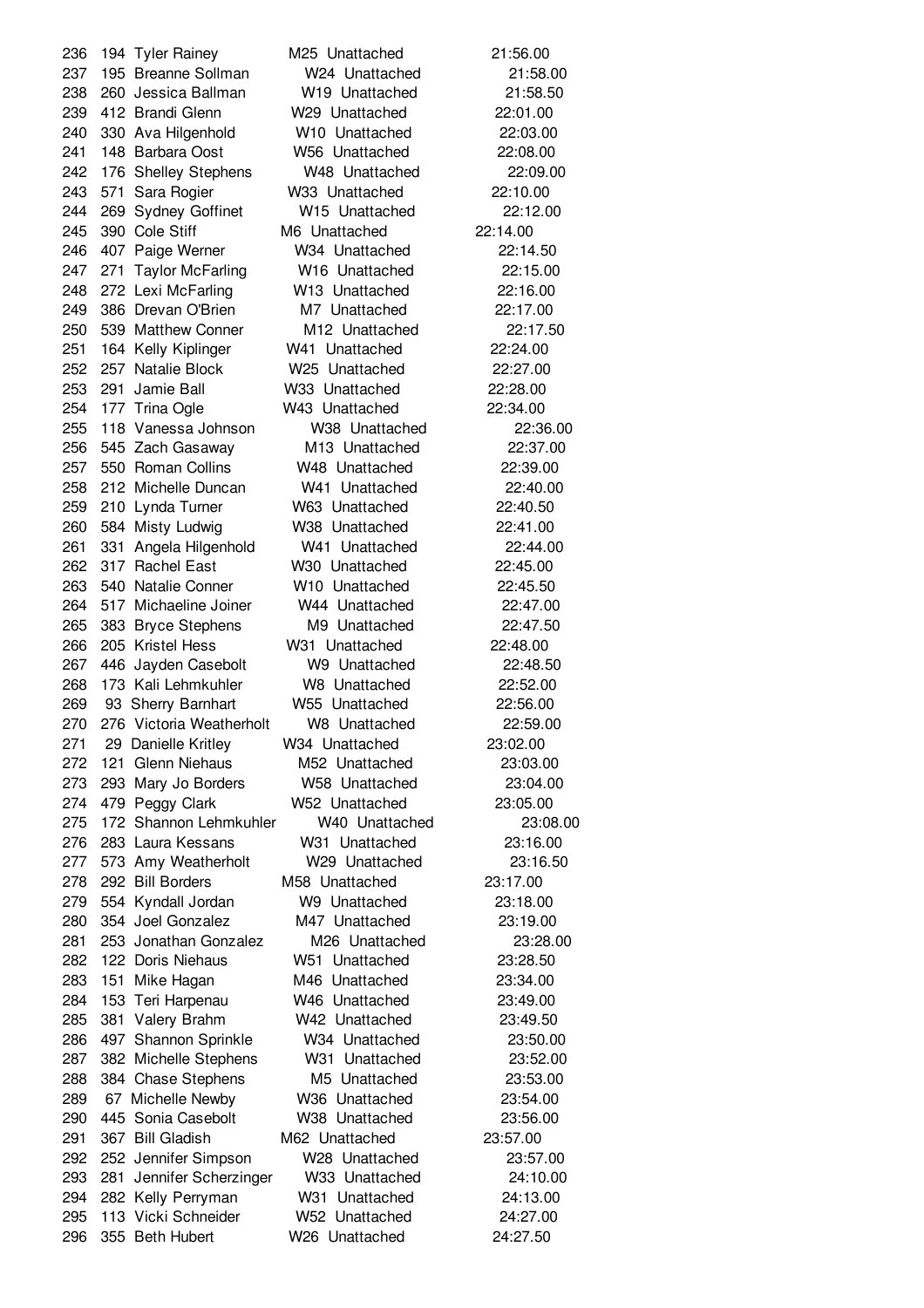356 Elmer Shelby M49 Unattached 24:28.00 222 Katie Franzman W26 Unattached 24:28.50 214 Lisa Kessens W37 Unattached 24:30.00 18 Emily Miller W33 Unattached 24:31.00 230 Marian Keown W49 Unattached 24:32.00 499 Michelle Peter W40 Unattached 24:47.00 492 Aquaila Parker W16 Unattached 24:57.00 538 Jjon Conner M8 Unattached 25:06.00 111 Kent LaGrange M54 Unattached 25:14.00 451 Mark Luecke M54 Unattached 25:24.00 519 Kyle Joiner M9 Unattached 25:25.00 537 Elizabeth Conner W38 Unattached 26:08.00 159 Karen Russell W50 Unattached 26:17.00 453 Katie Elder W19 Unattached 26:22.00 455 Hannah Moman W21 Unattached 26:26.00 342 Kelly Fischer W42 Unattached 26:27.00 343 Kate Martin W31 Unattached 26:37.00 215 Carina Kessens W10 Unattached 26:38.00 586 Evan Noble M8 Unattached 26:45.00 134 Brian Noble M48 Unattached 26:48.00 461 Cole Granderson M8 Unattached 26:51.00 336 Jacob Fortwendel M9 Unattached 27:22.00 526 Pam Allard W52 Unattached 27:22.50 178 Sarah Howard W34 Unattached 28:22.00 531 Joyce Crawford W51 Unattached 28:24.00 587 Brenda Brown W42 Unattached 28:25.00 414 Mel Drake W41 Unattached 28:27.00 59 Larry Green M54 Unattached 28:37.00 221 Dana Franzman W33 Unattached 28:47.00 250 Jayme Waters W27 Unattached 28:52.00 484 Katie Peters W33 Unattached 29:06.00 485 Ronald Peters M38 Unattached 29:10.00 418 Nikki Houle W32 Unattached 29:10.50 463 Will Kirtley M9 Unattached 29:12.00 570 Cheryl Zellers W53 Unattached 29:16.00 133 Jeanne Wittmer W68 Unattached 29:27.00 421 Cindy Hermann W42 Unattached 29:35.00 522 Rachel Cordon W36 Unattached 30:02.00 535 Erica Day W39 Unattached 30:27.00 232 Holly Stephens W41 Unattached 30:37.00 150 Sheila Lahee W46 Unattached 30:38.00 19 Charlotte Hinton W49 Unattached 30:38.50 327 Jamie Gross W44 Unattached 30:42.00 275 Liz Dickman W63 Unattached 30:49.00 274 Judy Sumner W52 Unattached 30:49.50 219 Paula Stiles W52 Unattached 30:50.00 64 Lynn Suding W53 Unattached 30:51.00 256 Joani LaGrange W53 Unattached 30:51.50 405 Brittany Waninger W20 Unattached 30:55.00 97 Bert Muenks W59 Unattached 30:59.00 366 Tasa Fortwendel W29 Unattached 31:12.00 363 Tammy Harding W53 Unattached 31:13.00 548 Grace Gasaway W9 Unattached 31:18.00 547 Becky Gasawy W39 Unattached 31:19.00 581 Katie Pappano W59 Unattached 31:37.00 583 Annamaria Doddridge W29 Unattached 31:38.00 218 Janet Wagner W51 Unattached 31:39.00 216 Chris Wagner M52 Unattached 31:45.00 62 Mike Schaaf M59 Unattached 31:56.00 508 Diane Gruber W36 Unattached 31:57.00 509 James Gruber M47 Unattached 31:57.50